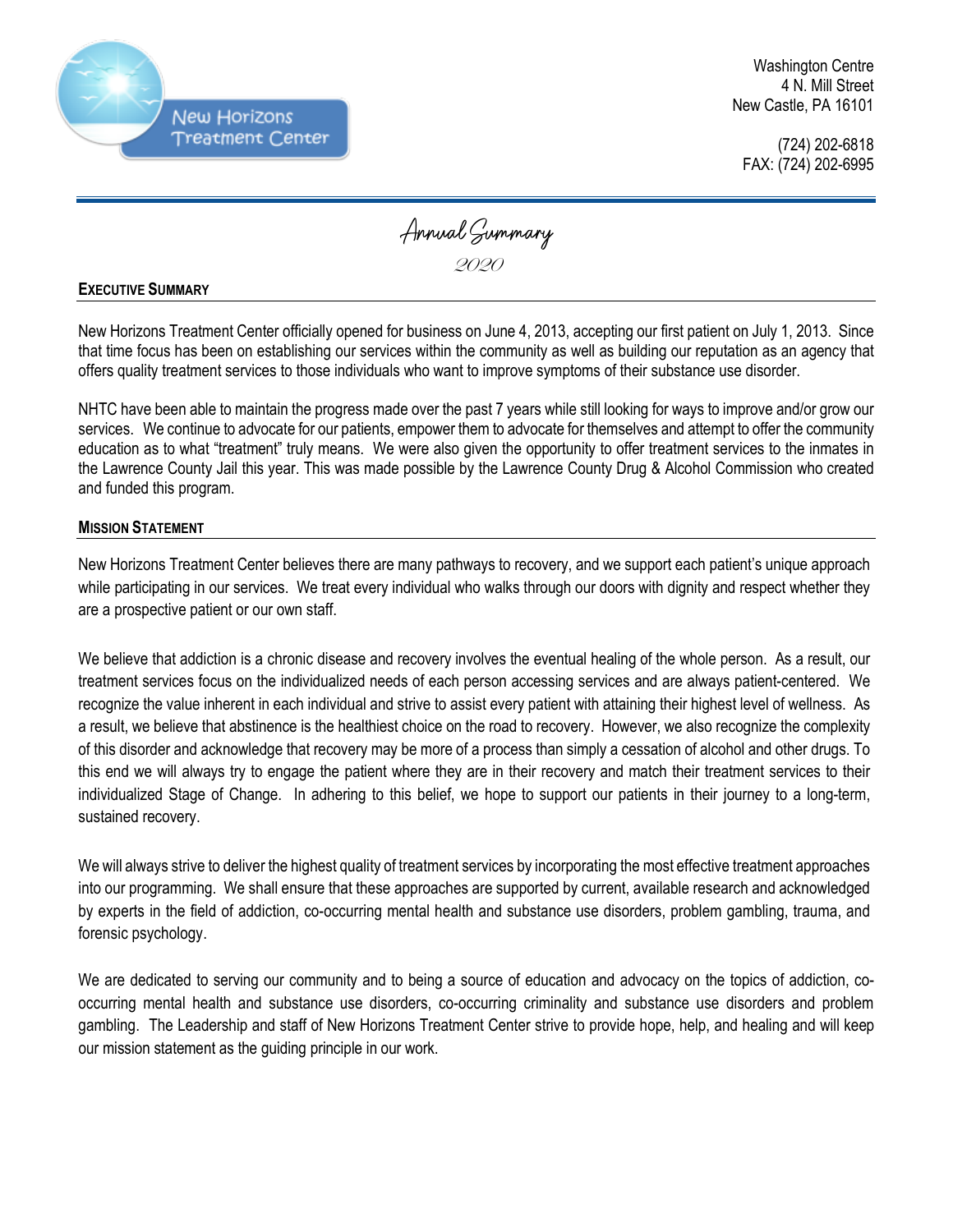

## **PROGRAM DEMOGRAPHICS**